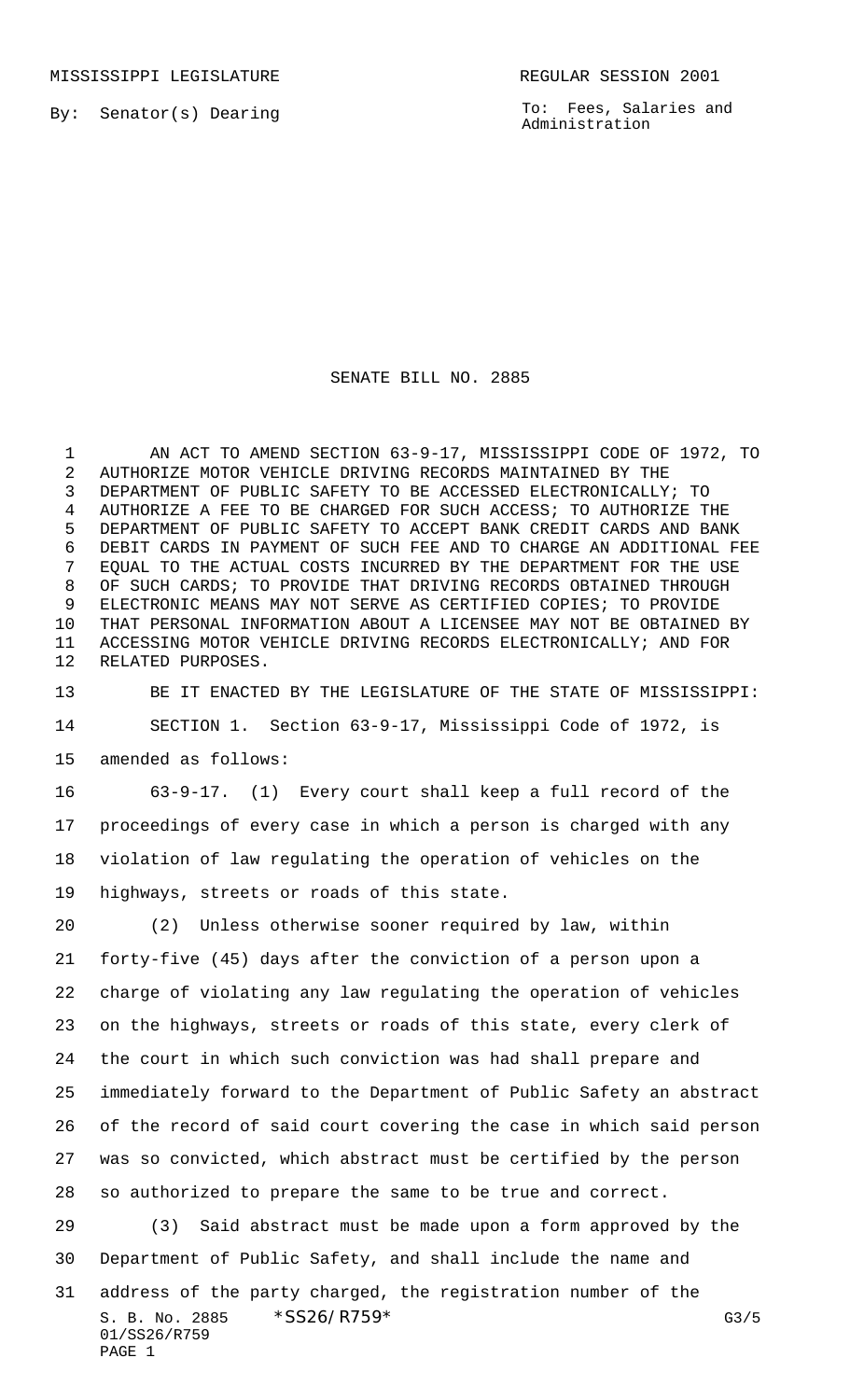vehicle involved, the nature of the offense, the date of hearing, the plea, the judgment, and if the fine was satisfied by prepayment or appearance bond forfeiture, and the amount of the fine or forfeiture, as the case may be.

 (4) Every clerk of the court shall also forward a like report to the Department of Public Safety upon the conviction of any person of manslaughter or other felony in the commission of which a vehicle was used.

 (5) The failure by refusal or neglect of any such judicial officer to comply with any of the requirements of this section shall constitute misconduct in office and shall be grounds for removal therefrom.

 (6) The Department of Public Safety shall keep copies of all abstracts received hereunder and shall maintain motor vehicle driving records on licensees for a period of three (3) years at its main office and the same shall be open to public inspection during reasonable business hours.

 (7) In the discretion of the Commissioner of Public Safety, motor vehicle driving records also may be accessed by electronic means according to rules and regulations promulgated by the Commissioner of Public Safety. The fee for electronically accessing motor vehicle driving records shall be Five Dollars (\$5.00) for each record accessed. The Department of Public Safety may accept bank credit cards and bank debit cards in payment of the fee for electronic access of driving records and may charge an additional fee equal to the actual costs incurred by the department for the use of such cards. A driving record obtained through electronic means may not serve as a certified copy of the motor vehicle driving record. A driving record obtained through electronic means may not contain the name, address, date of birth or any other personal information about the licensee that is prohibited from being disclosed under state or federal law.

S. B. No. 2885 \* SS26/R759\* 01/SS26/R759 PAGE 2